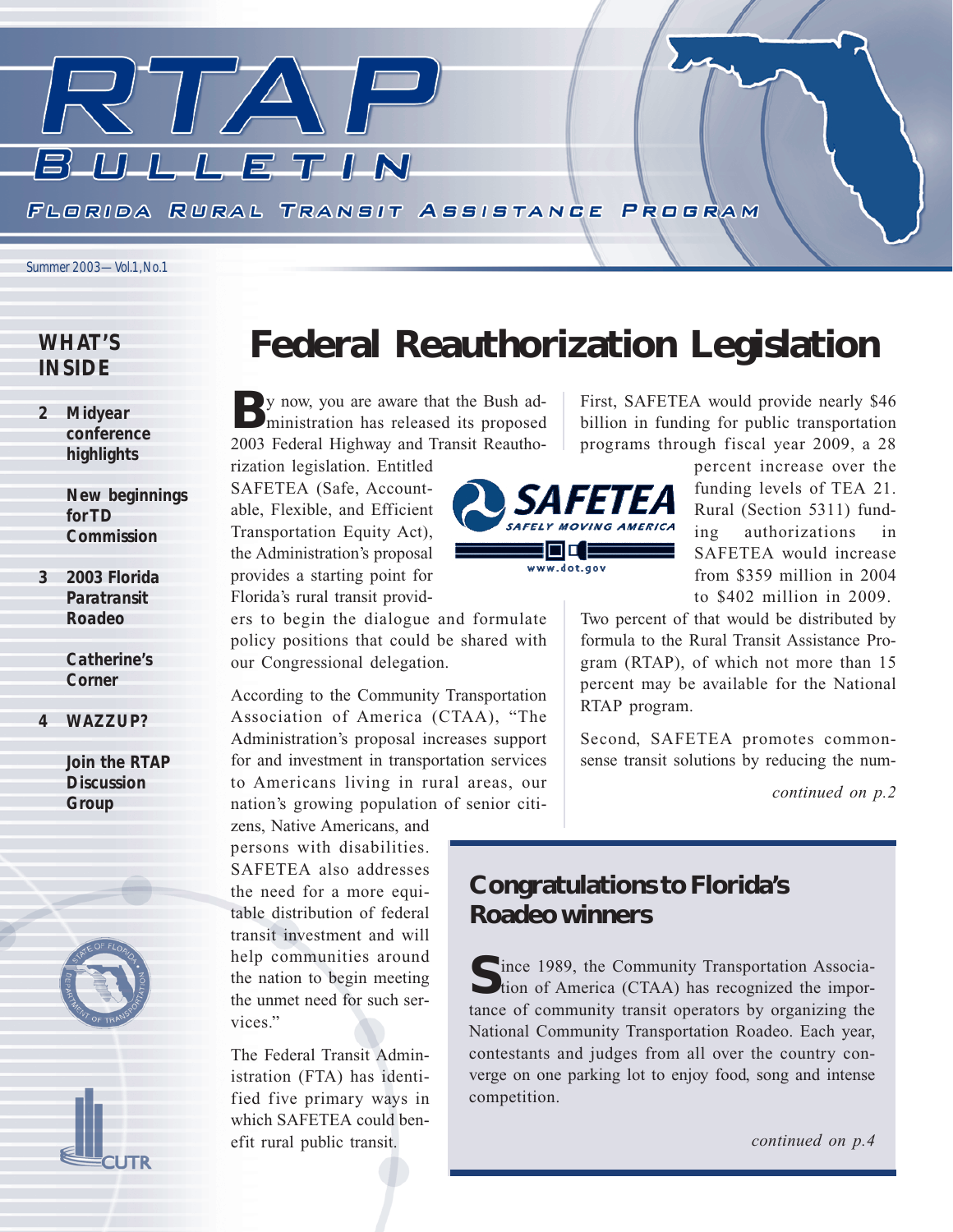ber of different federal program "silos" and providing states and localities more flexibility to fund local priorities. Instead of trying to match projects to specific pots of money, FTA wants states and localities to be able to base their transit decisions on maximizing mobility and creating seamless community transportation networks.

Third, SAFETEA includes a new ridership-based performance incentive program to encourage "A+" performance in transit. The program will be relatively small the first year—\$35 million in urbanized areas and approximately \$3 million in rural areas. Over the course of SAFETEA, however, the program will provide nearly \$1.3 billion in incentive awards to top performing transit systems. This program will encourage states and urban areas to institute the data collection necessary to measure performance and focus their attention on the issues that matter most to riders and potential riders.

Fourth, SAFETEA will increase funding for underserved rural communities and, perhaps more importantly, improve services to the elderly, low income, and persons with disabilities through coordinated planning and predictable funding.

Finally, SAFETEA supports the President's efforts to champion independence and opportunity for all Americans. It proposes the creation of a new formula program as part of the President's New Freedom Initiative to give persons with disabilities increased opportunities to become more fully integrated into American communities.

Reauthorization of our nation's transit programs is critical to Florida's rural transit systems, and it is vital that all of us take the opportunity to fully understand the contents of the SAFETEA legislation. We must collaborate and strive to speak with a unified voice. We must be proactive and mobilize all rural transit stakeholders to help communicate how important this legislation is to Florida's future.

To learn more about SAFETEA, contact Elizabeth Stutts at the Florida Department of Transportation, (850) 414- 4500, *elizabeth.stutts@dot.state.fl.us*.

# *Midyear conference highlights*

The 2nd Annual Florida Public Transportation Association's Professional Development Workshop was held June 17-19 at the Embassy Suites Hotel at the University of South Florida in Tampa.

The two-day workshop provided participants a broad range of professional growth opportunities from operations to maintenance, from management to training. One of the workshop highlights was a transit bus simulator that demonstrated the benefits of advanced transit training technology deployment.

Over 140 public transportation professionals from throughout Florida participated in the two-day workshop.

# *New beginnings for TD commission*

John Stanley was recently named Executive Director of the Florida Commission for the Transportation Disadvantaged.

John served as Executive Director of JTrans in Marianna and has served as a member of the TD Commission. He is a former County Commissioner and had a distinguished career in the military.

John's understanding of rural public transportation issues and his policy and political experiences will surely contribute to his success as the new Executive Director.

All of us involved with Florida's RTAP program say "Congratulations, John," and we look forward to working with you!



Vol.1, No.1 Summer 2003

The RTAP BULLETIN is produced by the USF Center for Urban Transportation Research.

Please direct all question or comments to:

#### *RTAP BULLETIN*

Center for Urban Transportation Research University of South Florida 4202 East Fowler Avenue, CUT100 Tampa, FL 33620-5375 813/974-3120, fax 813/974-5168 email: *audino@cutr.usf.edu* website: *www.rtap.cutr.usf.edu*

### *OUR MISSION*

The Rural Transit Assistance Program (RTAP) provides a broad and flexible program of training, technical assistance, research, and other support services for Florida's small urban and rural transit operators.

*Editor: Michael Audino Designer: Wendy Castleberry*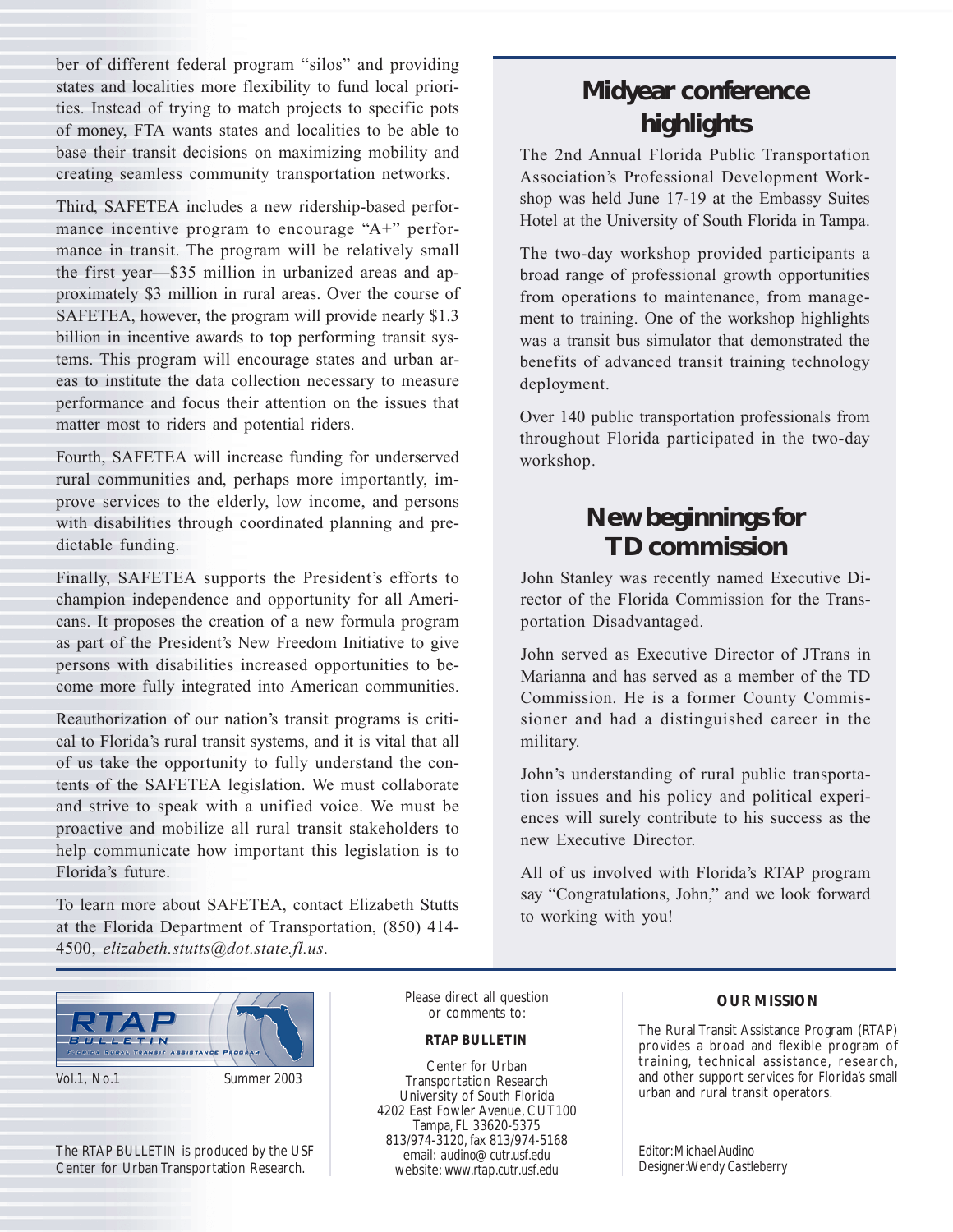# *2003 Florida Paratransit Roadeo*

The annual Paratransit Roadeo<br>was held on April 11-12, 2003, in Tampa at Hillsborough Area Regional Transit Authority facilities. A total of 26 drivers from all across Florida competed in the Small Bus Division category. Another 19 drivers competed in the Van Division. Each driver demonstrated his or her driving skills and customer service by negotiating a pre-set course. The course challenged the driver's ability to maneuver the vehicle safely under a variety of conditions while providing riders with a comfortable ride. Congratulations to the winning drivers!

*Small Bus Division winners*: 1st Place—Richard Tew, Calhoun County Transit; 2nd Place—Shawn Douglas, Space Coast Area Transit; 3rd Place—Ray Brant, Gulf County Transportation.

*Van Division winners*: 1st Place— David Santos, Hillsborough Area Regional Transit Authority; 2nd Place—Tim Smith, Calhoun County Transit; 3rd Place—Raymond Aylmer, Gulf County Transportation.

"All the drivers are winners!" said Catherine J. Kelly, Florida Department of Transportation RTAP Program Manager, when announcing the awards to an enthusiastic crowd of more than 100 people. Thanks to all the vendors, volunteers, judges, drivers and drivers' families and friends for making it a rousing success!

The 2004 Florida Paratransit Roadeo is planned for April 16-17.

For more information regarding this year's Roadeo, visit the RTAP website at *http://www.rtap.cutr. usf.edu/. Van Division (l to r): David Santos, Tim*



*Small Bus Division (l to r): Richard Tew, Shawn Douglas, and Ray Brant.*



*Smith, and Raymond Aylmer.*

## *Catherine's Corner Catherine Kelly, FDOT RTAP Program Manager*

This is just a brief note to say thanks to a job well done. The roadeo was an astounding success. I wish I could thank every individual separately but it would take forever and I'm sure I would miss someone. Therefore, I would like to thank HARTline for hosting this year's roadeo. I also would like to thank Jerry Crunk for coordinating the vendor sponsorship. Finally, I would like to thank **ALL** of the drivers, volunteers, judges, vendors, and spectators. Whatever role you played in this roadeo, we could not have done it without **YOU** and your help. Thank you!

Congratulations to Florida's finest drivers of the  $7<sup>th</sup>$ Annual Paratransit Roadeo and our winners on the national level. As I've said many times before, you are all winners. You represented Florida well at the national roadeo, which was held in Philadelphia on May 18. We are so proud of our drivers. We are making plans for next year's roadeo, and MV Transportation in Orlando has graciously agreed to host the event scheduled for April 16 and 17, 2004. So mark your calendars now—more detailed information will be provided at a later time.

I hope you are planning to attend the Commission for Transportation Disadvantaged Conference in Orlando on August 4-7. If you haven't registered, please do so since the hotel accommodation deadline of July 11 is approaching. You will be able to meet and welcome the staff from the Center for Urban Transportation Research (CUTR) at the University of South Florida, which was selected to manage the Rural Transit Assistance Program.

Summer is here and I understand it is going to be a scorcher. Take every precaution to stay safe during these hot days. Have a wonderful summer.